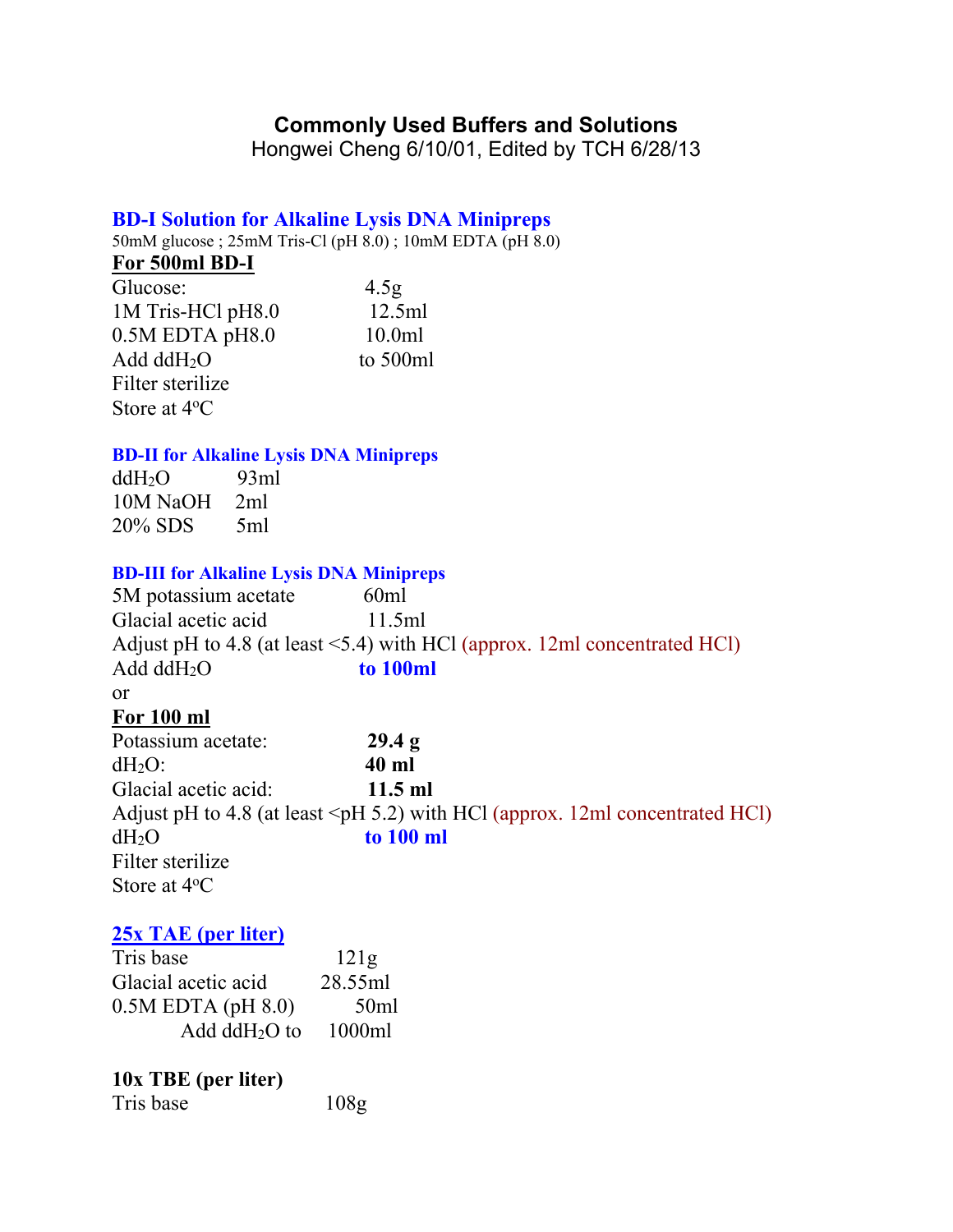Boric acid 55g 0.5M EDTA (pH 8.0) 20ml Add dd $H_2O$  to 1000ml

# **10 M Ammonium Acetate (NH4C2H3O2)**

- 1. Dissolve 771g ammonium acetate (m.w.  $= 77.1$  g/mole) in 800 ml of H2O
- 2. Make final volume of 1 L with H2O
- 3. Sterilize by filtration and store at room temperature

# **1 M Dithiothreitol (DTT)**

- 1. Dissolve 1.5g of DTT (DL-dithiothreitol, anhydrous m.w.=154.25) in 8 ml of deionized or distilled H20
- 2. Adjust volume to 10 ml and dispence into 1 ml aliquots
- 3. Store in dark, wrapped in foil at  $-20 \text{ C}$

# **0.5 EDTA (Disodium Ethylene Diamine Tetra-Acetate, pH 8.0) 500mM solution**

- 1. Add 181.6 g of Na2EDTA2H2O to 800 ml H20
- 2. While stirring with a magnetic stirrer, adjust to pH 8.0 with pellets of NaOH (about 20 g NaOH
- 3. Sterilize by autoclaving and store at room temperature

### **Isopropyl-Beta-D-Thiogalactopyranoside (IPTG)**

- 1. Dissolve 2 g of IPTG (m.w.  $= 238.3$  g/mole) in 8 ml of distilled H2O
- 2. Adjust to10 ml with H20 and sterilize by filtration.
- 3. Dispense the solution into 1 ml aliquots and store at  $-20$  C.

### **1 M Tris with Various pH Values**

- 1. Dissolve 121.1 g of TRIS base in 800 ml H20
- 2. Adjust pH to the desired value by adding concentrated HCl.
- 3. Allow solution to cool to room temperature before making final adjustments to the ph
- 4. Adjust to 1 L with H20, dispense into, aliquots, sterile by autoclave, and store at room temperature

| $\cdots$                                   |                      |
|--------------------------------------------|----------------------|
| pH                                         | <b>TTAT</b><br>. . U |
| $\mathbf{r}$<br>. . T                      | $70 \text{ m}$       |
| $\overline{ }$<br>$\overline{\phantom{a}}$ | $60$ ml              |
| 8.0                                        | $\Delta$<br>ml<br>┰∠ |

# **HEPES Bufffer (For 50 mM HEPES buffer @ pH 7.0)**

- 1. Mix 25 mL of 200 mM HEPES (52.06 g/liter of HEPES Na salt), 11.8 of 100 mM NaOH
- 2. Add H2O to reach 100ml
- 3. Sterilize the solution by filtration

# **Phosphate Buffered Saline (PBS) (pH 7.2-7.4)**

1. Dissolve the components in approximately 0.9 liters of H2O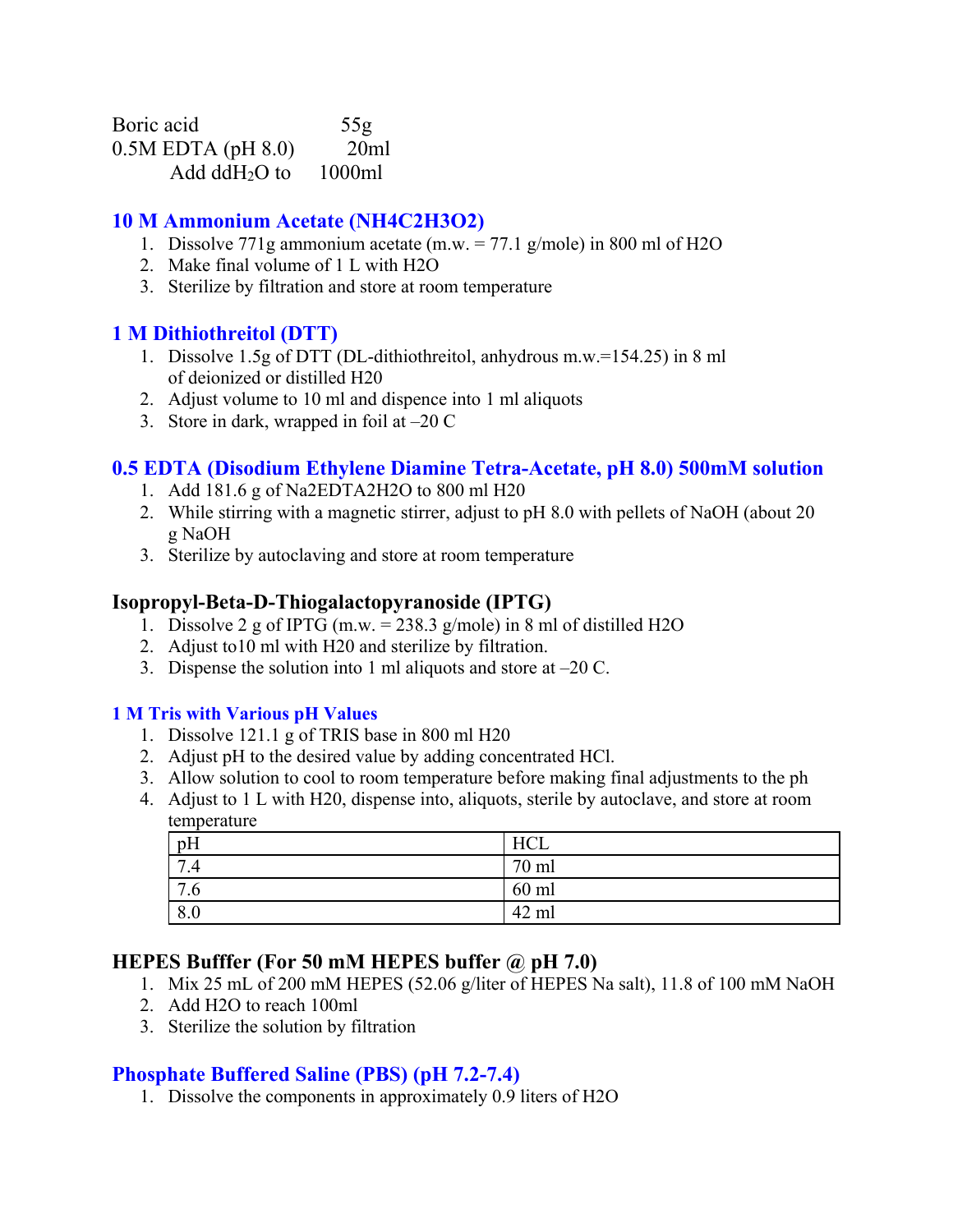2. Adjust pH to 7.2-7.4 with HCl and then adjust the final volume to 1 liter with H2O

| $\sigma$ . Stermal by adioclave for 20 minutes at 19 psi on hourd every |
|-------------------------------------------------------------------------|
| Amount to add per 1 liter                                               |
| 8g                                                                      |
| $200 \text{ mg}$                                                        |
| 1.44g                                                                   |
| $240 \text{ mg}$                                                        |
| To make 1 liter                                                         |
|                                                                         |

3. Sterilize by autoclave for 20 minutes at 15 psi on liquid cycle

# **Tris-EDTA (TE) (pH 7.4-8.0)**

This standard buffer is used to resuspend and store DNA. It can be prepared by using stock solutions of 1 M Tris –HCL at pH values ranging from 7.4 to 8.0. Store at room temperature

| Component and final concentration | Amount of stock to add per 100 ml |
|-----------------------------------|-----------------------------------|
| 10 mM Tris-HCl                    | 1 ml of 1 M (pH 7.4-8.0 at 25 C   |
| 1 <sub>m</sub> M EDTA             | $200\mu l$ of 0.5 M (pH 8.0)      |
|                                   | 98.9 ml                           |

# **10X TE, pH 8 (100mM Tris-HCl, 10mM EDTA**

|                     | Final $(1X)$    | Mix for 10X                 |
|---------------------|-----------------|-----------------------------|
| Tris-HCl $(pH 8.0)$ | $10 \text{ mM}$ | 100 $ml$ of 1M              |
| EDTA                | mM              | 20 ml of 500 mM (pH $8.0$ ) |

Distilled H2O to 1 liter Sterilize by autoclaving. Store at room temperature

# **Proteins, Enzymes, and Antibiotics**

# **20mg/ml Proteinase K**

- 1. Add 200 mg of proteinase K to 15-ml polypropylene tube containing 9.5 ml H2O
- 2. To reduce denaturation, always add protein to an aqueous solution instead of adding aqueous solution to protein.
- 3. Gently rock until completely dissolved (no vortexing)
- 4. Adjust final volume to 10ml

# **10mg/ml Rnase A (Dnase-free)**

- 1. Dissolve 10 mg of pancreatic Rnase A in 1 ml of 10mM sodium acetate (pH 5.0)
- 2. Place in boiling-water bath for 15 minutes to inactivate any contaminating Dnase
- 3. Adjust pH to 7.5 with 1 M Tris-HCl
- 4. When cool, aliquot and store at  $-20 \text{ C}$

# **Electrophoresis of DNA in Agarose Gels**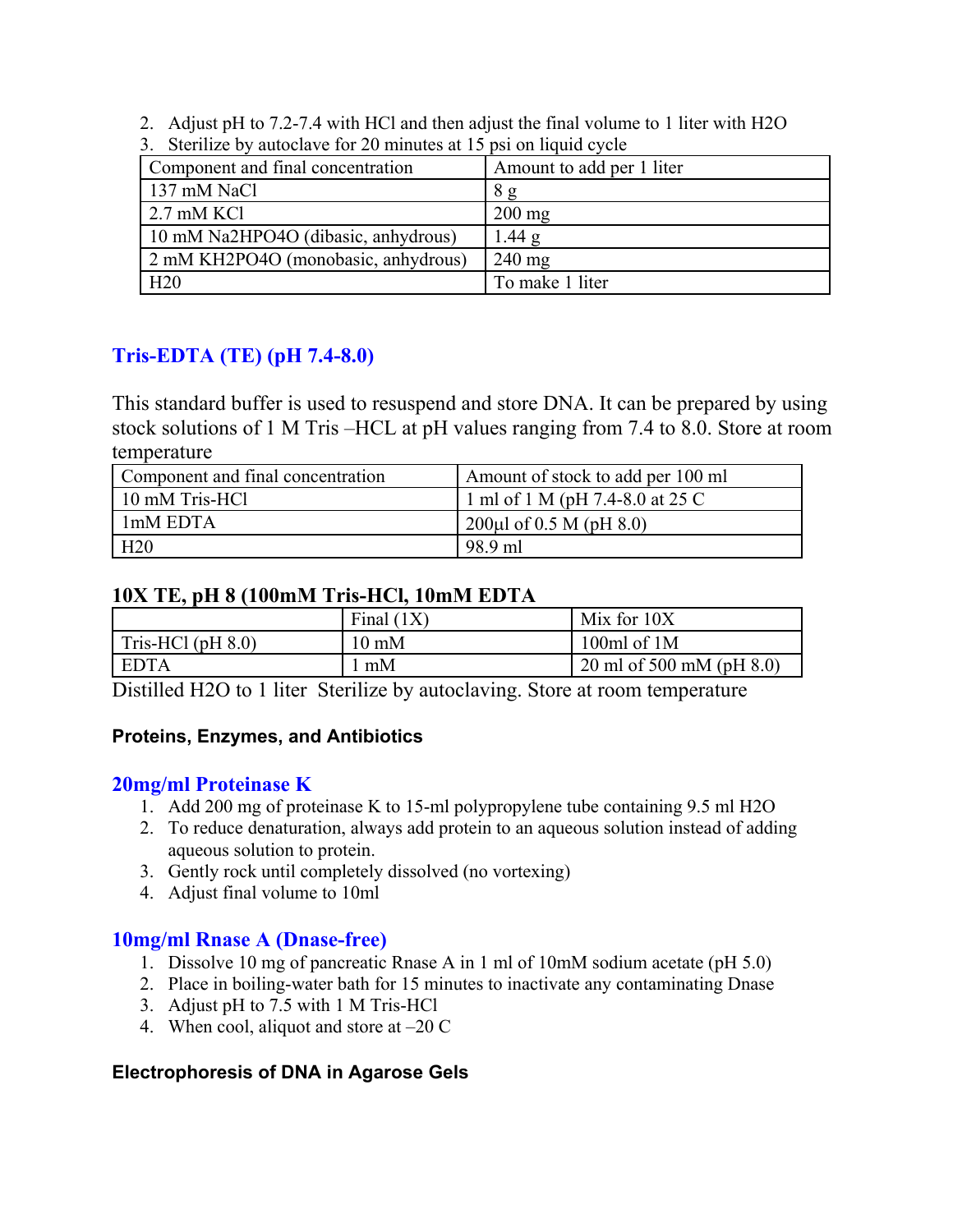### **50X TAE Buffer**

This buffer does not have the buffering capacity of TBE buffer. The 1x TAE buffer (pH 8.1) is 40 mM Tris, 20 mM acetate, and 2 mM EDTA

| Component and final concentration | Amount to add per 1 liter                |
|-----------------------------------|------------------------------------------|
| 2 M Tris base                     | 242 g                                    |
| 1 M acetate                       | 57.1 ml of glacial acetate acid (17.4 M) |
| 100 mM EDTA                       | 200ml of 0.5 M (pH $8.0$ )               |
| H2O                               | To make 1 liter                          |

## **5X TBE Buffer**

TBE can be prepared as a 5X or 10X stock buffer, but the 10X stock buffer will precipitate during storage. Store at room temperature. 1X buffer (pH 8.3) is 89 mM Tris, 89 mM borate, and 2 mM EDTA.

| Component and final concentration | Amount to add per 1 liter |
|-----------------------------------|---------------------------|
| 445 mM Tris base                  | 54g                       |
| 445 mM borate                     | 27.5 g of boric acid      |
| 10 mM EDTA                        | 20 ml of 0.5 M (pH 8.)    |
| H2O                               | To make 1 liter           |

# **Sample Buffers for Protein Electrophoresis**

### 2X Laemmli Sample Buffer Stock

- 1. Add 4 ml of 10% SDS, 2 ml of glycerol, and 1.2 ml of 1 M Tris (pH 6.8) to 2.8 ml of distilled H2O
- 2. Add bromophenol blue to 0.01% as a tracking dye.
- 3. Store at room temperature

# **20X SSC (Saline Sodium Citrate)**

- 1. Dissolve 175.3 g of NaCl and 88.2 g of sodium citrate in 800 ml of H2o
- 2. Adjust pH to 7.0 with a few drops of a 10 N solution of NaOH
- 3. Adjust volume to 1 liter with H2O
- 4. Dispense in aliquots and autoclave.

# **20X SSPE (Saline, Sodium Phosphate, EDTA)**

- 1. Dissolve 175.3 g of NaCl, 27.6 g NaH2PO4H2O, and 7.4 g of EDTA in 800 ml in H20
- 2. Adjust pH to 7.4 with NaOH (about 6.5 ml of a 10N solution
- 3. Adjust volume to 1 liter with H20
- 4. Dispense in aliquots and autoclave

GSB (6x DNA gel sample buffer)